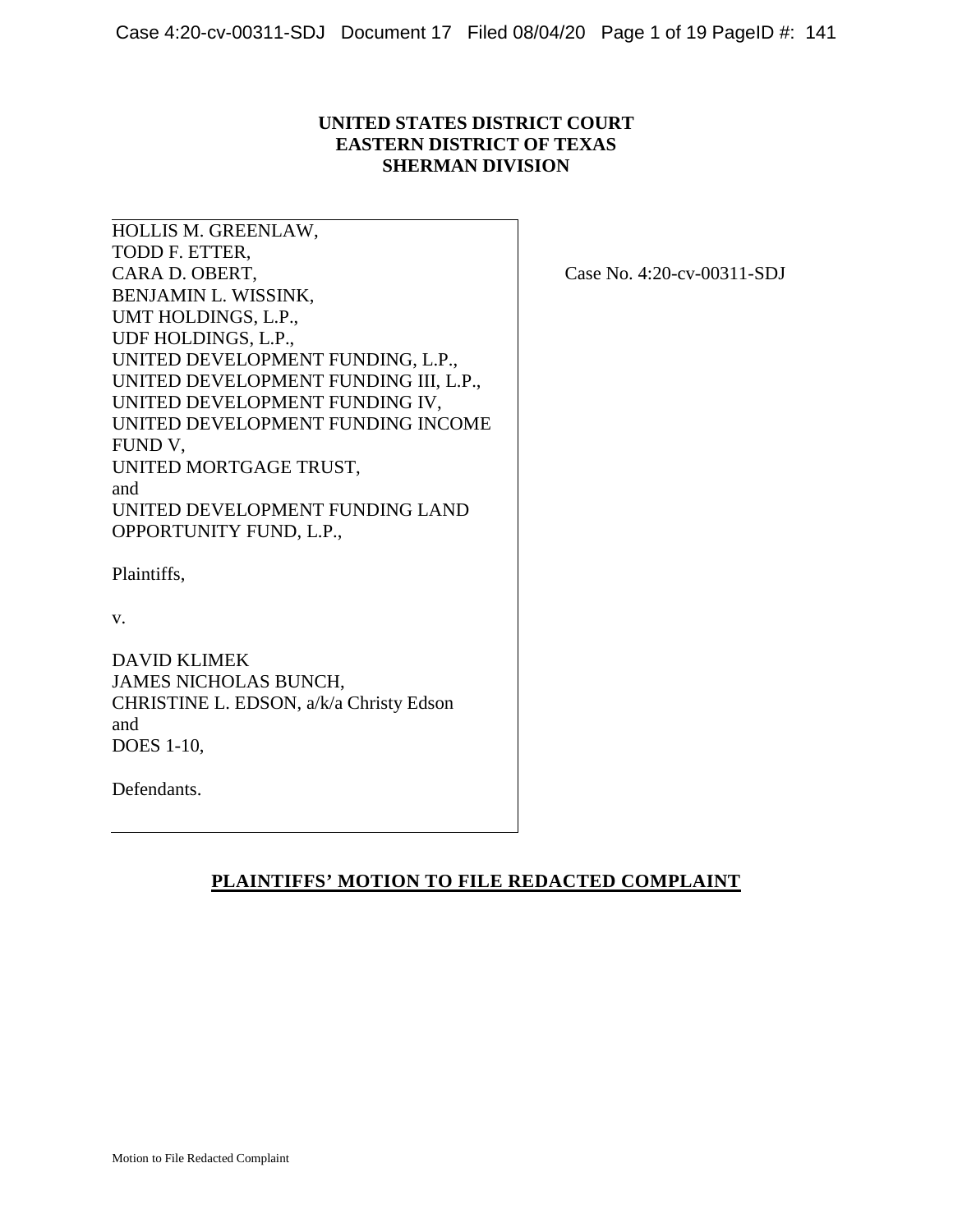# **TABLE OF CONTENTS**

# **Page**

| I.   |                 |                                                                         |  |
|------|-----------------|-------------------------------------------------------------------------|--|
| II.  |                 |                                                                         |  |
|      | A.              |                                                                         |  |
|      | <b>B.</b>       | Defendants Aid and Abet Bass/Hayman's Execution of the "Distort" 4      |  |
|      |                 | Bass/Hayman Convinces Defendants to Investigate UDF 4<br>1.             |  |
|      |                 | 2.                                                                      |  |
|      |                 | 3.                                                                      |  |
|      |                 | $\overline{4}$ .                                                        |  |
|      |                 | 5.<br>Defendants Execute an Unnecessary and Unlawful Search Warrant     |  |
|      | $\mathcal{C}$ . |                                                                         |  |
| III. |                 |                                                                         |  |
|      | A.              |                                                                         |  |
|      | <b>B.</b>       | The Fifth Circuit Presumes That Judicial Records Should be Unsealed  11 |  |
|      | C.              |                                                                         |  |
|      | D.              |                                                                         |  |
|      | E.              | Defendants Cannot Identify Any Legitimate Interest to Oppose Filing the |  |
| IV.  |                 |                                                                         |  |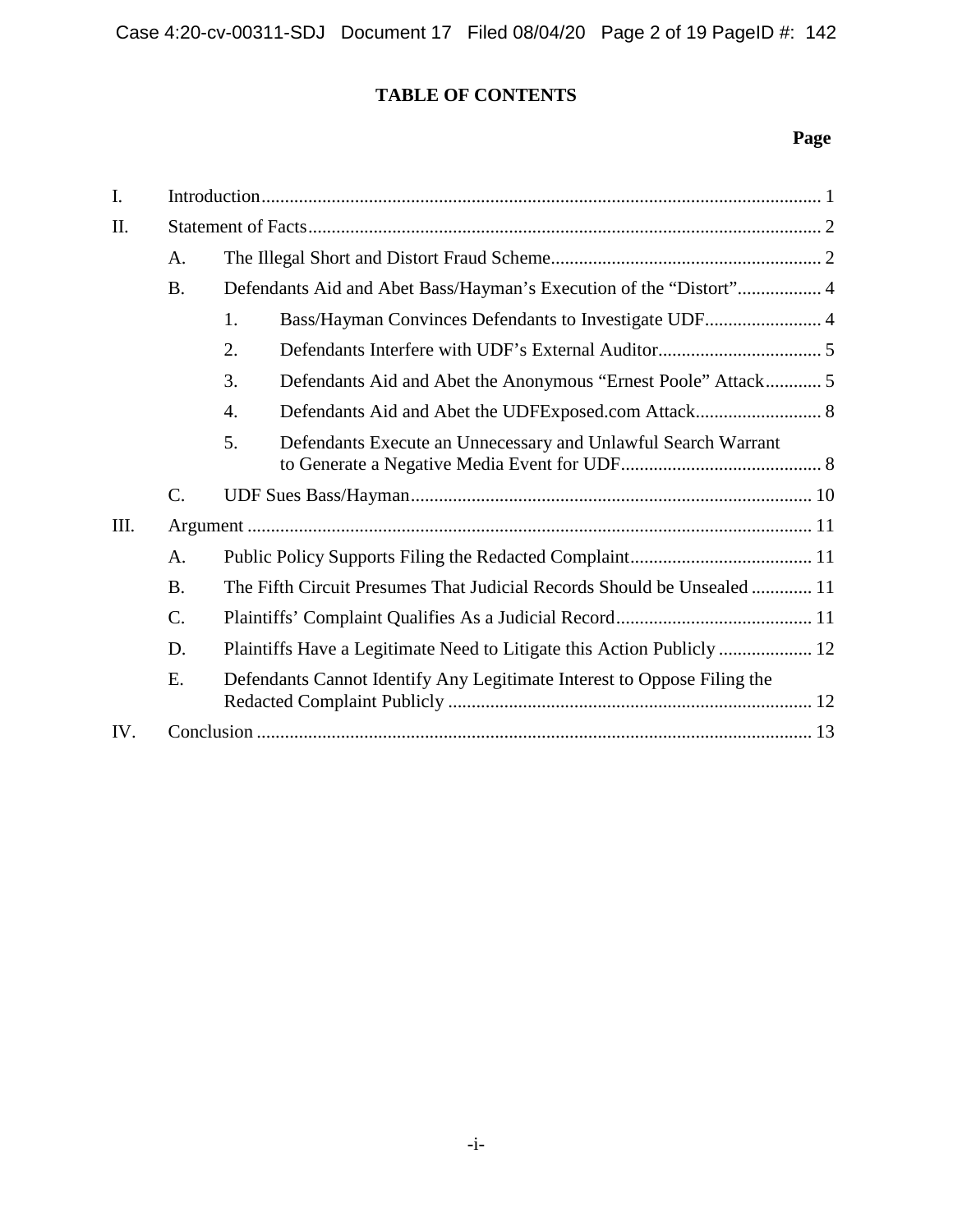# **TABLE OF AUTHORITIES**

| Page                                                    |
|---------------------------------------------------------|
| <b>CASES</b>                                            |
| Belo Broad. Corp. v. Clark,                             |
| Bernstein v. Bernstein Litowitz Berger & Grossmann LLP, |
| Bradley on behalf of AJW v. Ackal,                      |
| IDT Corp. v. eBay,                                      |
| In re Credit Suisse First Bos. Corp. Sec. Litig.,       |
| Mann v. Boatright,                                      |
| SEC v. Blavin,                                          |
| SEC v. Contrarian Press,                                |
| SEC v. Curshen,                                         |
| SEC v. Mandaci,                                         |
| SEC v. Saltsman,                                        |
| SEC v. Van Waeyenberghe,                                |
| Sheppard v. Maxwell,                                    |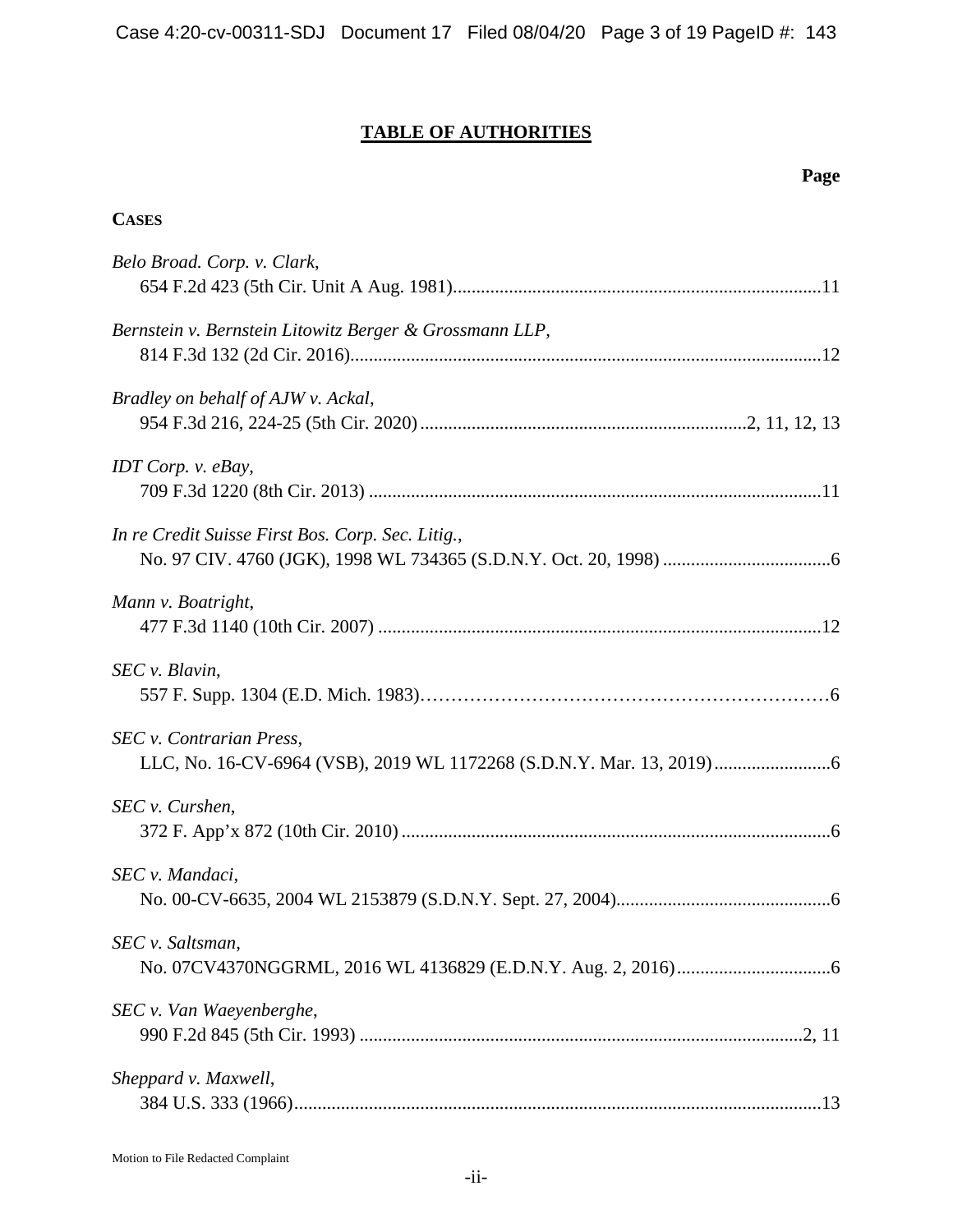| United States v. Amodeo,                             |
|------------------------------------------------------|
|                                                      |
|                                                      |
| United States v. Holy Land Found. For Relief & Dev., |
|                                                      |
| United States v. Martin,                             |
|                                                      |
|                                                      |
| United States v. Royer,                              |
|                                                      |
|                                                      |
| <b>STATUTES</b>                                      |
|                                                      |
|                                                      |
|                                                      |
|                                                      |
| <b>OTHER AUTHORITIES</b>                             |
|                                                      |
|                                                      |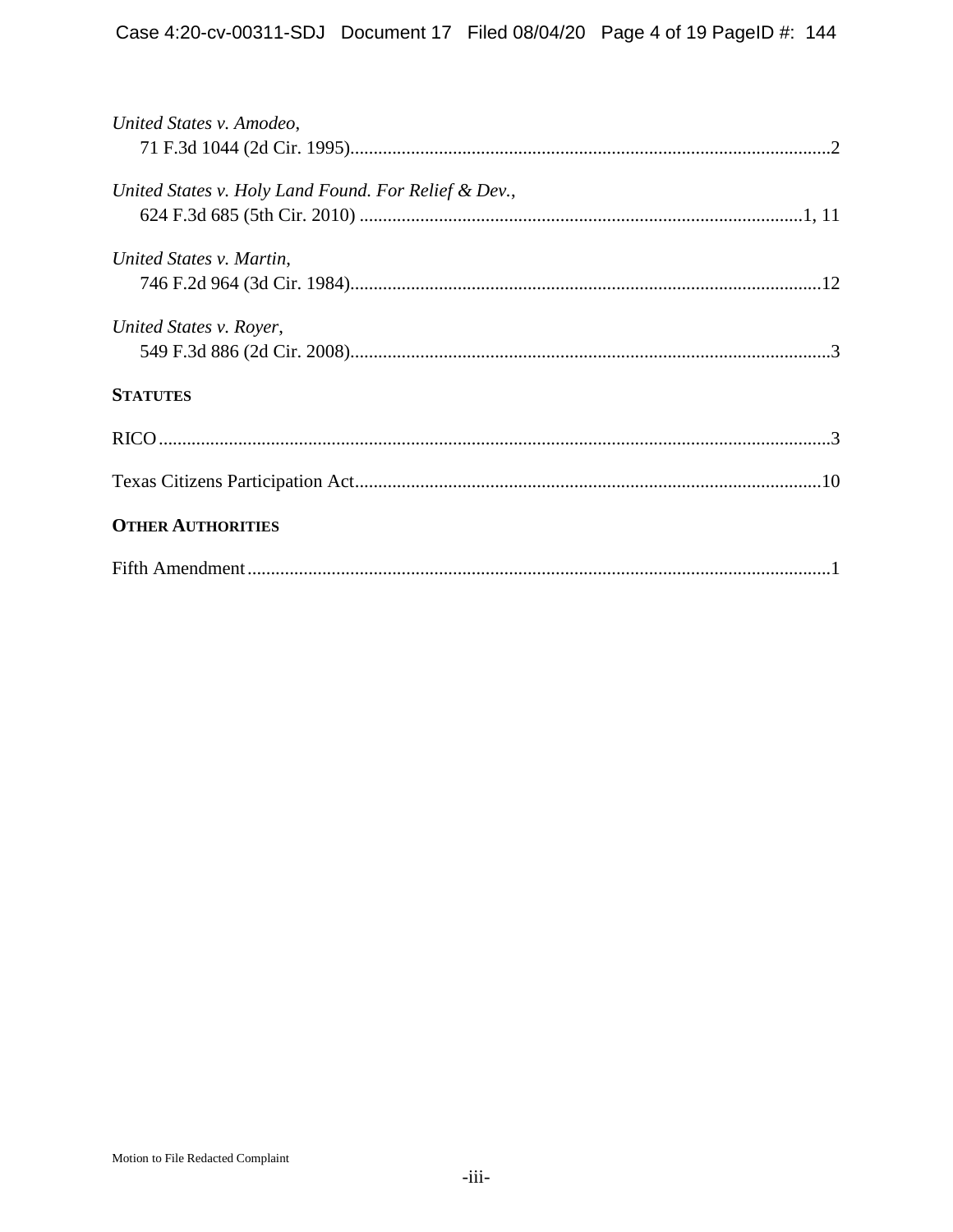# **I. INTRODUCTION**

<span id="page-4-1"></span>On April 13, 2020, Plaintiffs filed a *Bivens* complaint alleging that Defendants violated Plaintiffs' Fourth and Fifth Amendment rights during a criminal investigation. *See* Complaint and Jury Demand [Document 1] (the "Complaint"). Plaintiffs' claims involve, among other things, allegations that Defendants unlawfully obtained a search warrant in February 2016 to search United Development Funding's ("UDF") corporate headquarters in Grapevine, Texas. Thus, the contents of the search warrant affidavit are vital to Plaintiffs' claims. Defendants, however, placed the search warrant affidavit under seal over four years ago. To date, the government has not charged anyone in the underlying investigation.

Plaintiffs believed it was prudent to file their Complaint completely under seal initially. Doing so would provide Defendants' counsel an opportunity to review the allegations in Plaintiffs' Complaint related to the under seal search warrant affidavit. The parties could then meet and confer to determine whether Defendants would stipulate to unseal the Complaint. Plaintiffs' counsel has now met and conferred with Defendants' counsel, who oppose unsealing the Complaint. Declaration of Paul E. Pelletier ("Pelletier Decl.") at ¶ 90.

<span id="page-4-0"></span>As a result, Plaintiffs seek an order from this Court that allows Plaintiffs to file a redacted version of their Complaint. The redacted Complaint simply redacts the few passages that discuss the contents of the search warrant affidavit.<sup>[1](#page-4-2)</sup> Filing the redacted Complaint publicly advances the public policy goal of making judicial proceedings open and available to the public. *United States v. Holy Land Found. For Relief & Dev.*, 624 F.3d 685, 689-90 (5th Cir. 2010) (noting that public access to judicial records furthers both the interests of the outside public and the integrity of the

<span id="page-4-2"></span><sup>&</sup>lt;sup>1</sup> For the Court's consideration, Plaintiffs have filed, under seal, a copy of the proposed redacted complaint. Plaintiffs seek to file this redacted complaint publicly.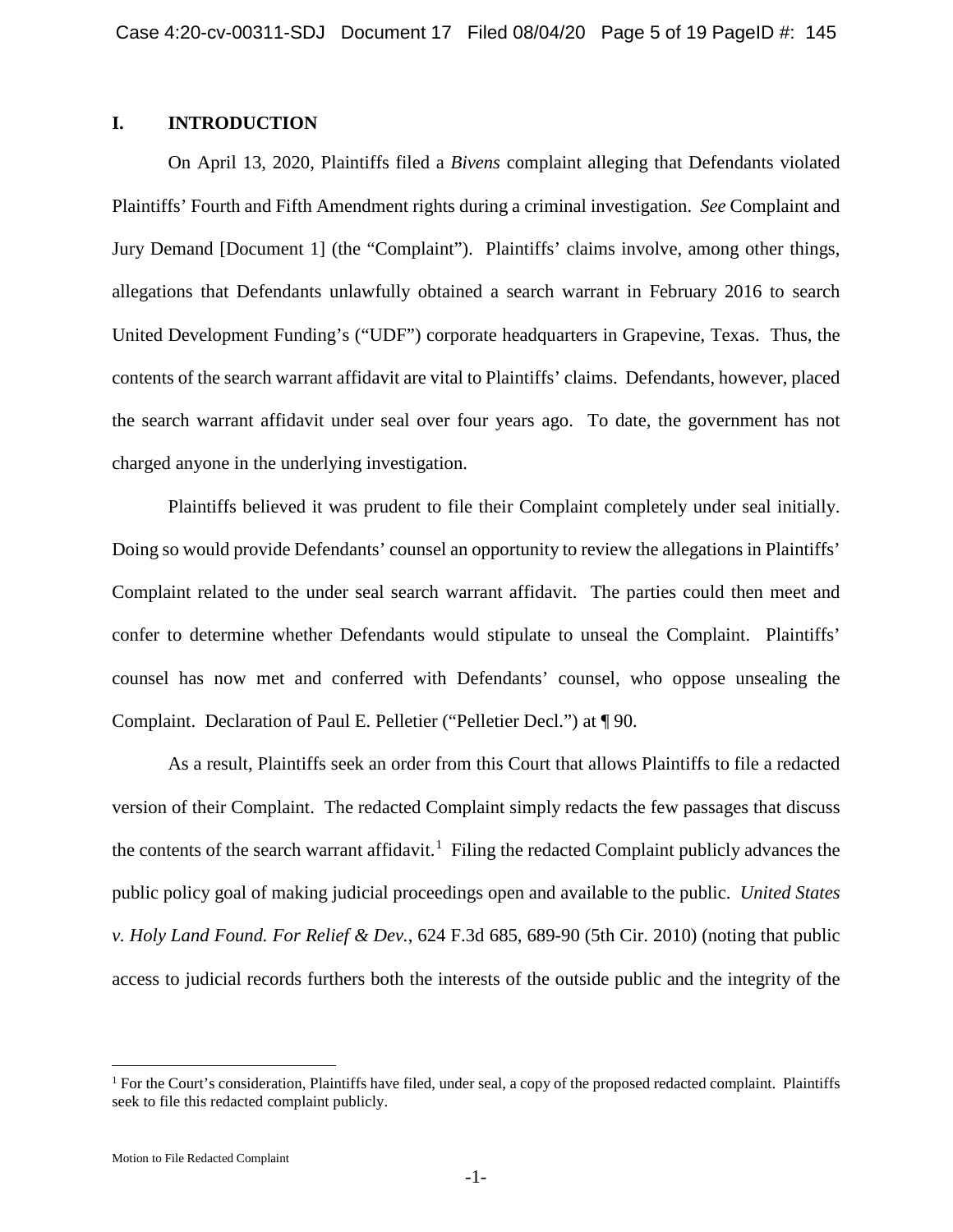<span id="page-5-2"></span><span id="page-5-0"></span>judicial system itself); *Bradley on behalf of AJW v. Ackal*, 954 F.3d 216, 224-25 (5th Cir. 2020) (quoting *United States v. Amodeo*, 71 F.3d 1044, 1048 (2d Cir. 1995)) ("the very openness of the process should provide the public with a more complete understanding of the judicial system and a better perception of its fairness"). In addition, the Fifth Circuit has recognized time and again that there is a common law right of access to judicial records like this Complaint, with a presumption in favor of public disclosure of such documents. *SEC v. Van Waeyenberghe*, 990 F.2d 845, 849 (5th Cir. 1993) (emphasis added); *Ackal*, 954 F.3d at 233. This is particularly true where, as here, the Complaint involves allegations against public officials and matters of legitimate public concern. *Ackal*, 954 F.3d at 232-233.

#### **II. STATEMENT OF FACTS**

#### <span id="page-5-1"></span>**A. The Illegal Short and Distort Fraud Scheme**

UDF is a family of funds that have existed for over seventeen (17) years. UDF was founded in 2003 to provide investors with sound investments in residential real estate developments. UDF enjoyed steady growth and provided consistent returns to investors for over a decade while financing hundreds of millions of dollars in successful construction projects for leading developers in Texas. Buffington Land and Centurion were the two largest borrowers for whom UDF financed real estate development projects. The individual plaintiffs are executives at UDF. Plaintiff UDF IV's stock is publicly traded.

UDF's business model was so successful that short seller J. Kyle Bass and his hedge fund, Hayman Capital Management, L.P. ("Bass/Hayman"), secretly schemed to wrest control of UDF's investment portfolio from UDF. Bass/Hayman worked with Farley Dakan of Mackinac Partners, who was also working with Patrick Starley of Cielo Private Equity, on the larger scheme to obtain UDF's valuable assets. Pelletier Decl. at ¶¶ 16, 30.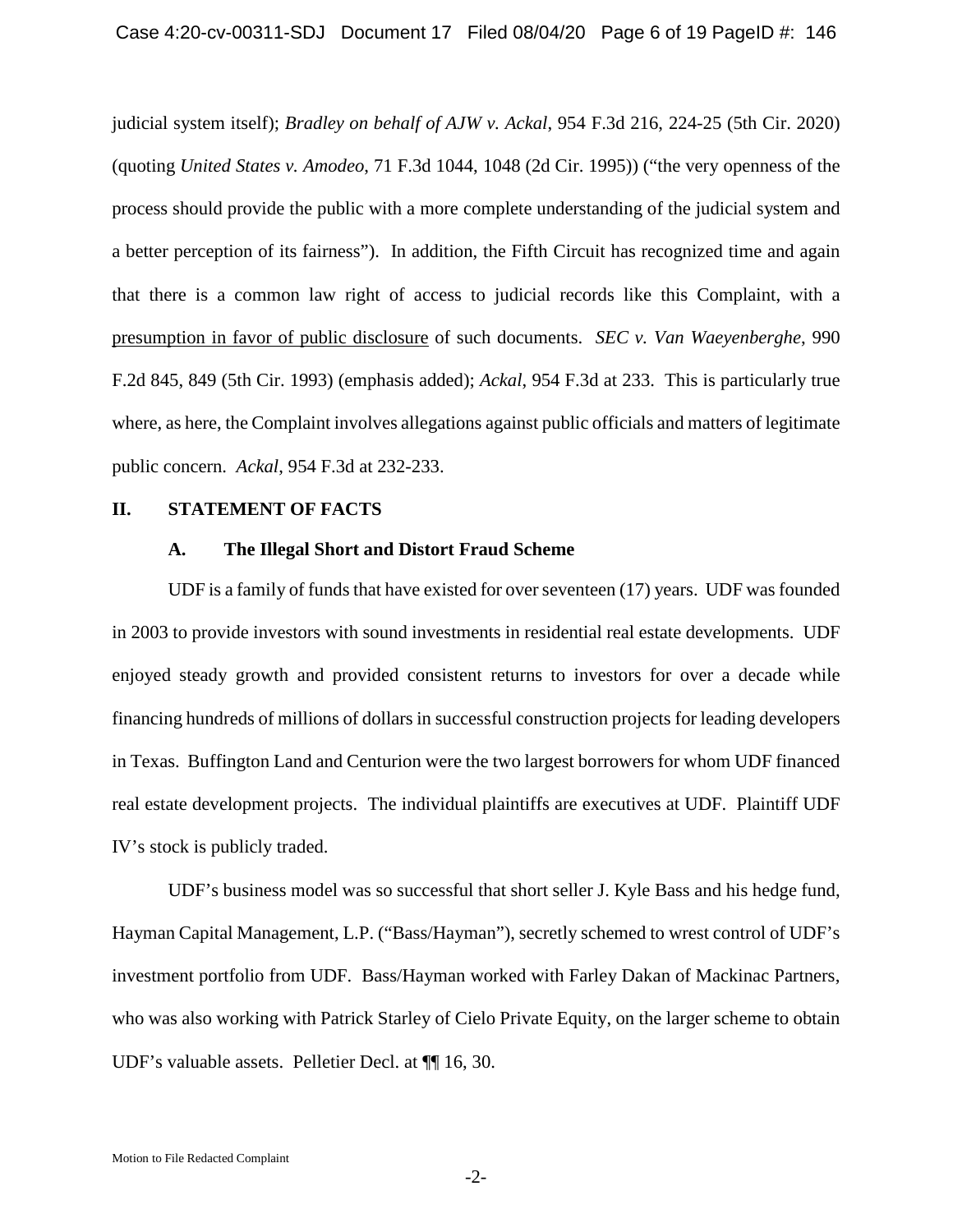To accomplish this goal, Bass/Hayman executed an illegal "short and distort" fraud scheme against UDF beginning around March 2015. An illegal "short and distort" fraud scheme occurs when a short seller, Bass/Hayman here, takes a short position in a stock, like UDF IV, and then launches a series of actions, including a negative and misleading media campaign, designed to trigger panic among investors so that they sell their shares. *Id*. at ¶¶ 3-6. The sell-off of the target stock collapses the price of the stock, and the short-seller, Bass/Hayman, profits off its unlawful gains.<sup>[2](#page-6-2)</sup> *Id*. The Department of Justice ("DOJ") typically prosecutes the perpetrators of these illegal "short and distort" fraud schemes. *Id.* at ¶¶ 7-9*; see also United States v. Royer*, 549 F.3d 886 (2d Cir. 2008) (affirmed criminal RICO and securities fraud conviction of an FBI agent for aiding and abetting a short seller who executed an illegal "short and distort" fraud scheme).

<span id="page-6-1"></span><span id="page-6-0"></span>Investing publications also warn their readers about illegal "short and distort" fraud schemes—describing how a short seller runs this unlawful scheme and warning their readers that the scheme is "obviously extremely illegal." *Id.* at ¶¶ 4-6, Exs. 1-3. During the execution of their illegal "short and distort" fraud scheme against UDF, Bass/Hayman deployed six separate strategies contained in the short seller's playbook for how to execute an illegal "short and distort" fraud scheme—Bass/Hayman (1) instigated a frivolous government investigation of UDF; (2) sought to drive UDF into bankruptcy/receivership; (3) interfered with UDF's key business relationships; (4) launched a negative media assault against UDF; (5) encouraged class action lawsuits against UDF; and (6) used "paid bashers" to destroy UDF's reputation in the market. *Id.*  at ¶ 6, Ex. 3 at 8-11.

<span id="page-6-2"></span><sup>&</sup>lt;sup>2</sup> An illegal "short and distort" fraud scheme is the opposite of another well-known fraud scheme called a "pump and dump"—where a fraudster buys the target stock at a low price, spreads false and misleading positive news about the target stock to artificially "pump" up the price of stock, and then the fraudster quickly "dumps" the stock by selling at a profit and collecting his/her unlawful profits before the market realizes that the information the fraudster injected into the market is false.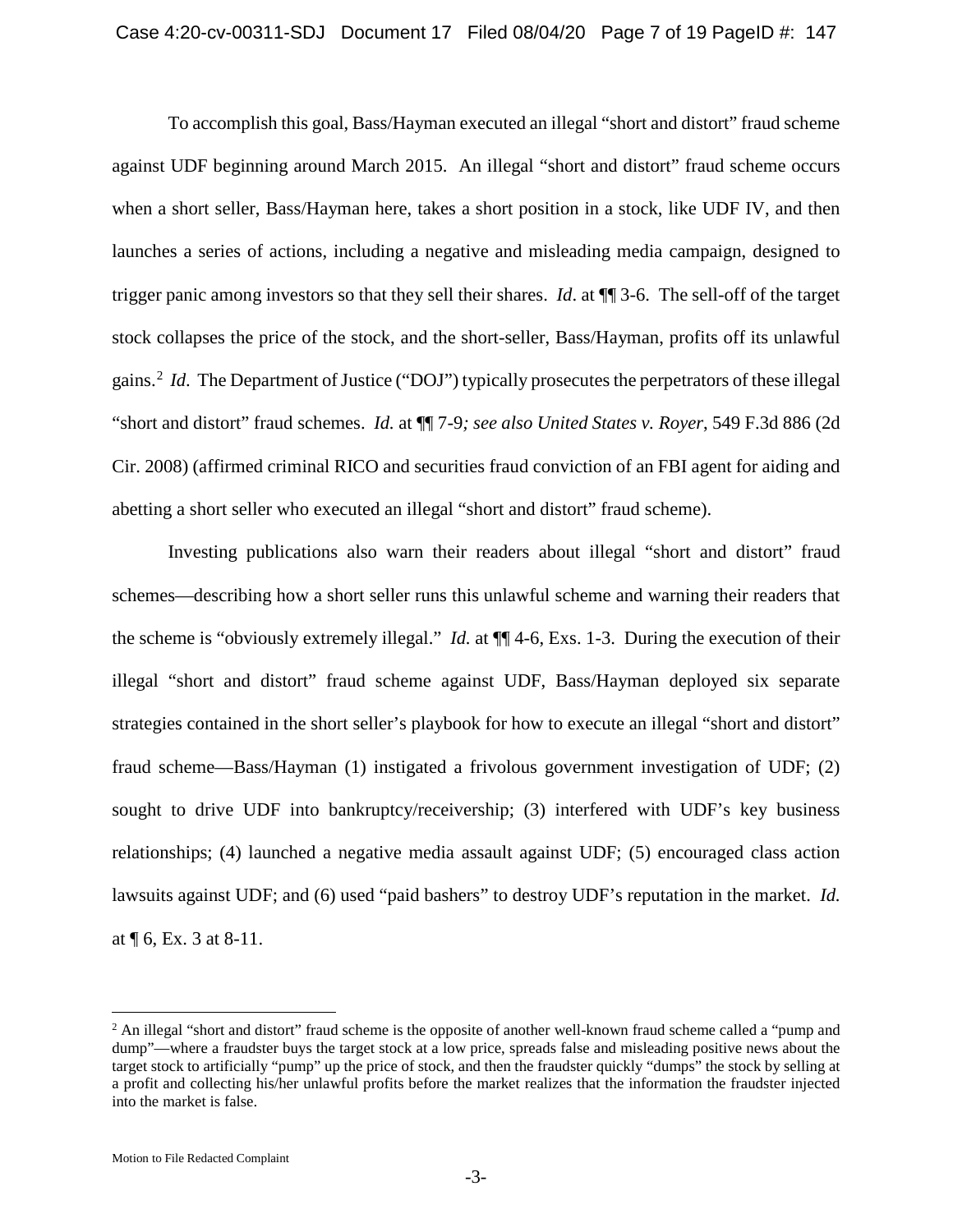Plaintiffs sued Bass/Hayman in state court for disparagement and other related claims and have obtained some preliminary discovery that describes Bass/Hayman's interactions with Defendants during the execution of this illegal "short and distort" fraud scheme. *Id.* at ¶ 2. The Court of Appeals for the Fifth District Court of Texas reviewed the evidence described below and held that UDF has established a prima facie case that Hayman made false statements about UDF to harm UDF IV's share price so that Hayman could make a huge profit at UDF's expense. *Id.* at ¶ 10. The state appeals court further found ample evidence that Hayman made those false statements about UDF with actual malice. *Id.* The Complaint in this case outlines Defendants' unconstitutional actions, which served to advance Bass/Hayman's illegal "short and distort" fraud scheme.

#### **B. Defendants Aid and Abet Bass/Hayman's Execution of the "Distort"**

#### **1. Bass/Hayman Convinces Defendants to Investigate UDF**

In 2015, Defendants began taking meetings with Bass/Hayman representatives to discuss the short seller's alleged concerns about UDF and its family of funds. *Id.* at ¶ 11. Bass/Hayman began making presentations to the Defendants in approximately March/April 2015, during which Bass/Hayman made false and misleading statements about UDF, including accusing UDF of operating a "Ponzi like scheme." *Id*. Shortly thereafter, Defendants initiated an investigation into UDF based on the false and misleading information provided by Bass/Hayman. Over the course of the next few months, Bass/Hayman representatives continued to meet with the Defendants to discuss Bass/Hayman's false and misleading allegations against UDF and the progress of the government's investigation into UDF*. Id.* at ¶¶ 15, 18-21, 28-29. Bass/Hayman pressed the government to take some public action against UDF because doing so would foster panic among UDF investors and sink UDF IV's stock. *Id*. at ¶ 6, Ex. 3 at 8-11. Defendants could then use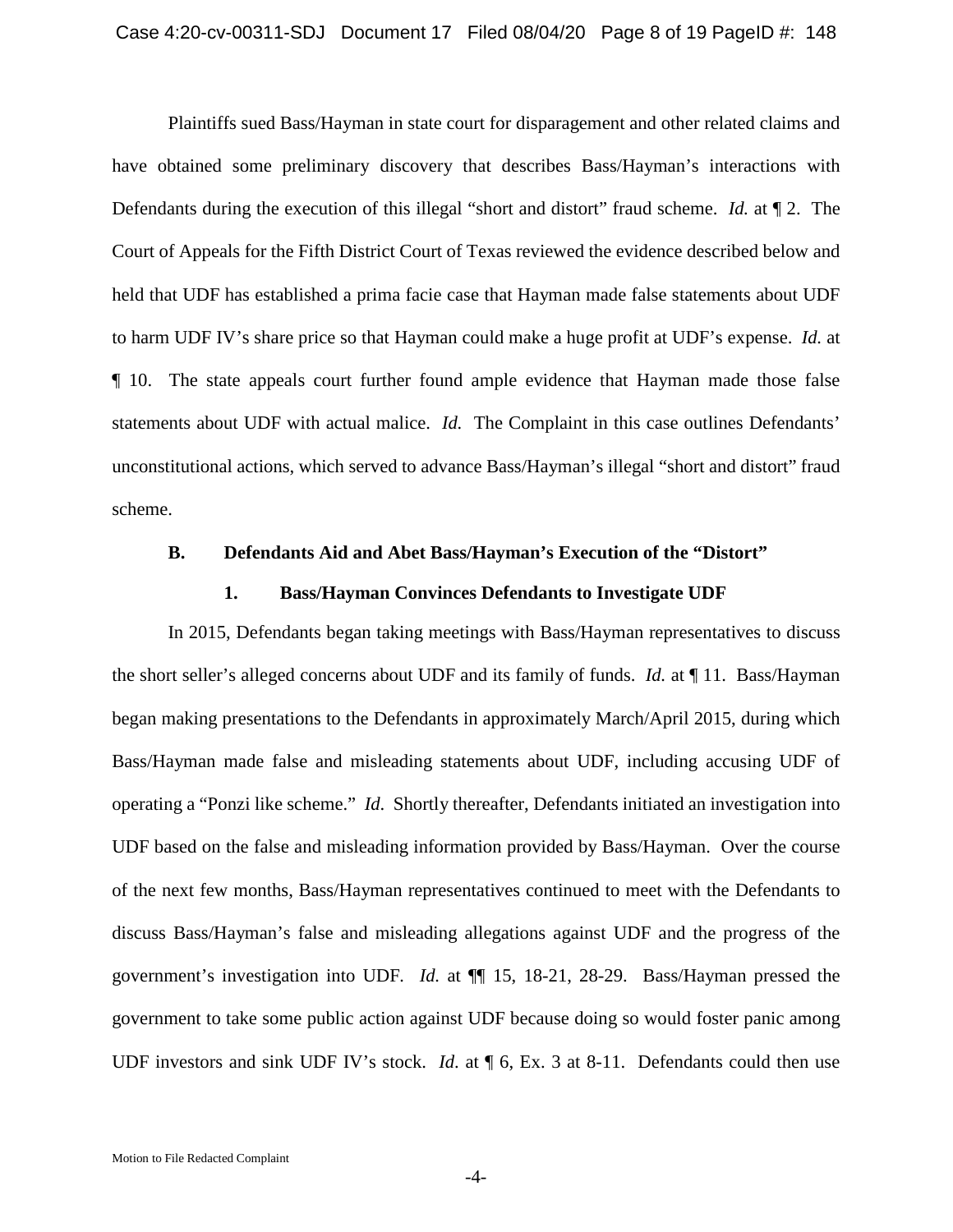Bass/Hayman's false and misleading allegations to support probable cause in their search warrant affidavit. *Id.* at ¶ 68.

#### **2. Defendants Interfere with UDF's External Auditor**

From August to December 2015, Bass/Hayman representatives continued to communicate with the Defendants regarding Defendants' investigation of UDF. *Id.* at  $\P$  28-29, 31-32, 35-37, 39-40. Bass/Hayman needed to apply additional pressure on UDF because Bass/Hayman had spent almost \$10 million to build its short position in UDF IV's stock. *Id.* at  $\P$  34. As a result, Bass/Hayman turned to Defendants to pressure UDF's external auditor, Whitley Penn, to abandon UDF and try to force a restatement of UDF's financial statements. *Id.* at ¶ 29.

#### **3. Defendants Aid and Abet the Anonymous "Ernest Poole" Attack**

In early December 2015, Bass/Hayman prepared to launch a negative media assault on UDF that was riddled with false and misleading information about UDF. *Id.* at ¶ 84, Ex. 78 at ¶¶ 56-116. Bass/Hayman intended to publish *anonymously* under a phony name, "Ernest Poole," so that UDF IV's innocent investors would not know that the false information about UDF had been published by a self-described "evil short selling hedge fund" that possessed a financial self-interest in destroying UDF IV's share price*. Id.* at ¶ 53. Bass/Hayman's internal emails confirm that they understood that publishing anonymously under the phony "Ernest Poole" moniker was improper. *Id.*

Nevertheless, to maximize the damage to UDF, Bass/Hayman rigged the website so that readers of the phony "Ernest Poole" posts could not post warnings to other investors on the website that the phony "Ernest Poole" posts might be part of an illegal "short and distort" fraud scheme. *Id.* at  $\P$  41. Bass/Hayman also did not disclose that they held a financial interest in the website that would host the anonymous posts. *Id.* at  $\P$  42. In addition, Bass made sure that his team provided "friendly" reporters the phony "Ernest Poole" posts to broaden the dissemination of the false and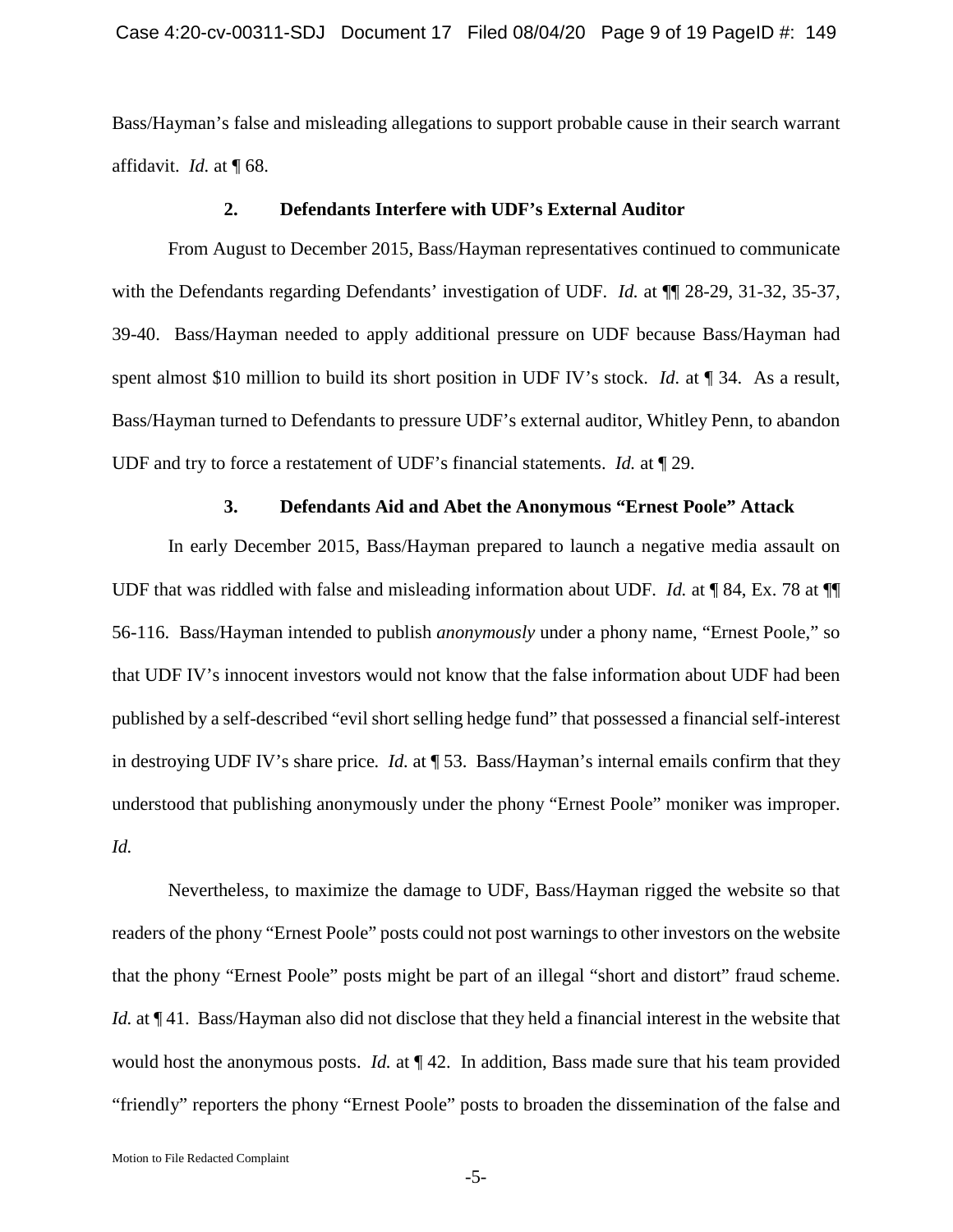misleading information about UDF. *Id.* at ¶ 52. Bass also pressed his team to send the false and misleading information to UDF's banking and business partners to destroy those critical relationships. *Id.* In addition, Bass/Hayman's representatives lied to a reporter who attempted to confirm whether "Ernest Poole" was Kyle Bass and also lied to an investor who inquired about the identity of the author. *Id.* at ¶¶ 46-47.

Before Bass/Hayman published the phony "Ernest Poole" posts, Bass/Hayman provided the posts to Defendants Bunch and Klimek so they could review the information before Bass/Hayman published it anonymously. *Id.* at ¶ 39. In other matters, the government has consistently taken the position that it is *per se* illegal to publish information about a stock anonymously because publishing anonymously prevents investors from being able to accurately assess the bias and credibility of an author who is invested in the stock.<sup>[3](#page-9-5)</sup> Thus, Defendants should have known that publishing negative information about UDF anonymously constitutes illegal market manipulation of UDF's IV's stock, particularly since Defendant Bunch knew Bass/Hayman was short on UDF IV's stock. *Id.* at  $\P$  13. Despite knowing that Bass/Hayman was about to anonymously publish negative information about UDF to unsuspecting investors, Defendants Bunch and Klimek aided and abetted Bass/Hayman's anonymous publication of the phony "Ernest Poole" posts. *Id.* at ¶ 39.

<span id="page-9-5"></span><span id="page-9-4"></span><span id="page-9-3"></span><span id="page-9-2"></span><span id="page-9-1"></span><span id="page-9-0"></span><sup>&</sup>lt;sup>-</sup><br>3 <sup>3</sup> SEC v. Curshen, 372 F. App'x 872, 891 (10th Cir. 2010) (court agrees with SEC argument that the defendant's failure to disclose the fact that he was being compensated for promoting the stock makes all of his statements per se misleading because a reasonable investor would consider his compensation as bearing on his objectivity); *SEC v. Contrarian Press*, LLC, No. 16-CV-6964 (VSB), 2019 WL 1172268, at \*5 (S.D.N.Y. Mar. 13, 2019) (same); *SEC v. Mandaci*, No. 00-CV-6635, 2004 WL 2153879 at \*9 (S.D.N.Y. Sept. 27, 2004) (same); *SEC v. Saltsman*, No. 07CV4370NGGRML, 2016 WL 4136829 at \*10-11 (E.D.N.Y. Aug. 2, 2016) (same); *SEC v. Blavin*, 557 F. Supp. 1304 (E.D. Mich. 1983), aff'd sub nom. *SEC v. Blavin*, 760 F.2d 706 (6th Cir. 1985) (defendant's failure to disclose ownership in stock promoted in newsletters constitutes a material omission); *In re Credit Suisse First Bos. Corp. Sec. Litig.*, No. 97 CIV. 4760 (JGK), 1998 WL 734365 at \*7 (S.D.N.Y. Oct. 20, 1998) (defendant's failure to disclose their short position on a stock held to be material to investors due to defendants' self-interest in the stock).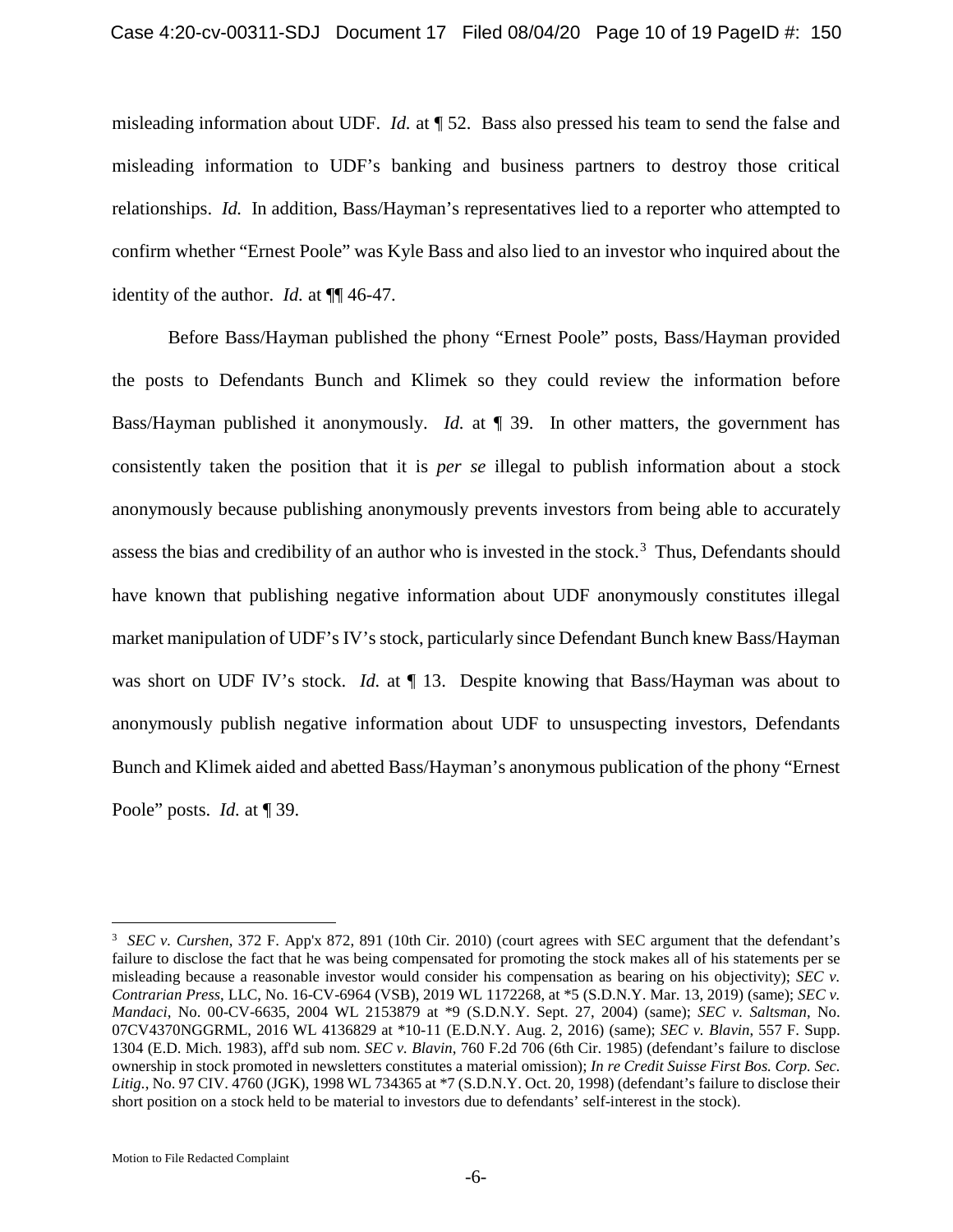Moreover, had Defendants performed even a basic investigation to test the veracity of Bass/Hayman's allegations, Defendants would have easily ascertained that the information Bass/Hayman intended to post about UDF was false and misleading. *Id.* at ¶ 84, Ex. 78 at ¶¶ 56- 116. Instead, despite previewing the false and misleading posts before Bass/Hayman published them anonymously, Defendants took no actions to protect UDF investors and stop the deceptive posts, nor did Defendants ever insist that Bass/Hayman take down the false and misleading information about UDF and to stop illegally manipulating the market in UDF IV stock.

As a result, unsuspecting investors did not know that the negative information about UDF had been published by a biased short seller who stood to make millions if UDF IV's share price dropped—and therefore had a significant financial incentive to publish false and misleading information about UDF. Not surprisingly, UDF IV's innocent investors lost over \$250,000,000 in shareholder value immediately after Bass/Hayman anonymously published false and misleading information about UDF under the phony "Ernest Poole" moniker. *Id.* at ¶¶ 45, 82. In addition, UDF's banks and business partners responded by ceasing to do business with UDF. *Id.* at ¶¶ 84- 87, Ex. 78 at ¶¶ 219-281, Ex. 79 at ¶¶ 4-8, Ex. 80 at ¶¶ 12-14, Ex. 81 at ¶¶ 12-17.

An investor watchdog group, Street Watchdog Research, immediately spotted the obvious fraud behind the phony "Ernest Poole" posts. *Id.* at ¶ 48. Unlike Defendants, Street Watchdog Research took action to try to protect UDF IV's innocent investors by publishing a scathing article asserting that the anonymous author should face jail time for executing an illegal "short and distort" fraud scheme against innocent UDF IV investors. *Id.* 

Shortly thereafter, Bass/Hayman retooled their media strategy to "gain control of the narrative" by launching a broader public attack on UDF in February 2016 that required additional assistance from Defendants Bunch and Edson, who Bass/Hayman considered to be their "third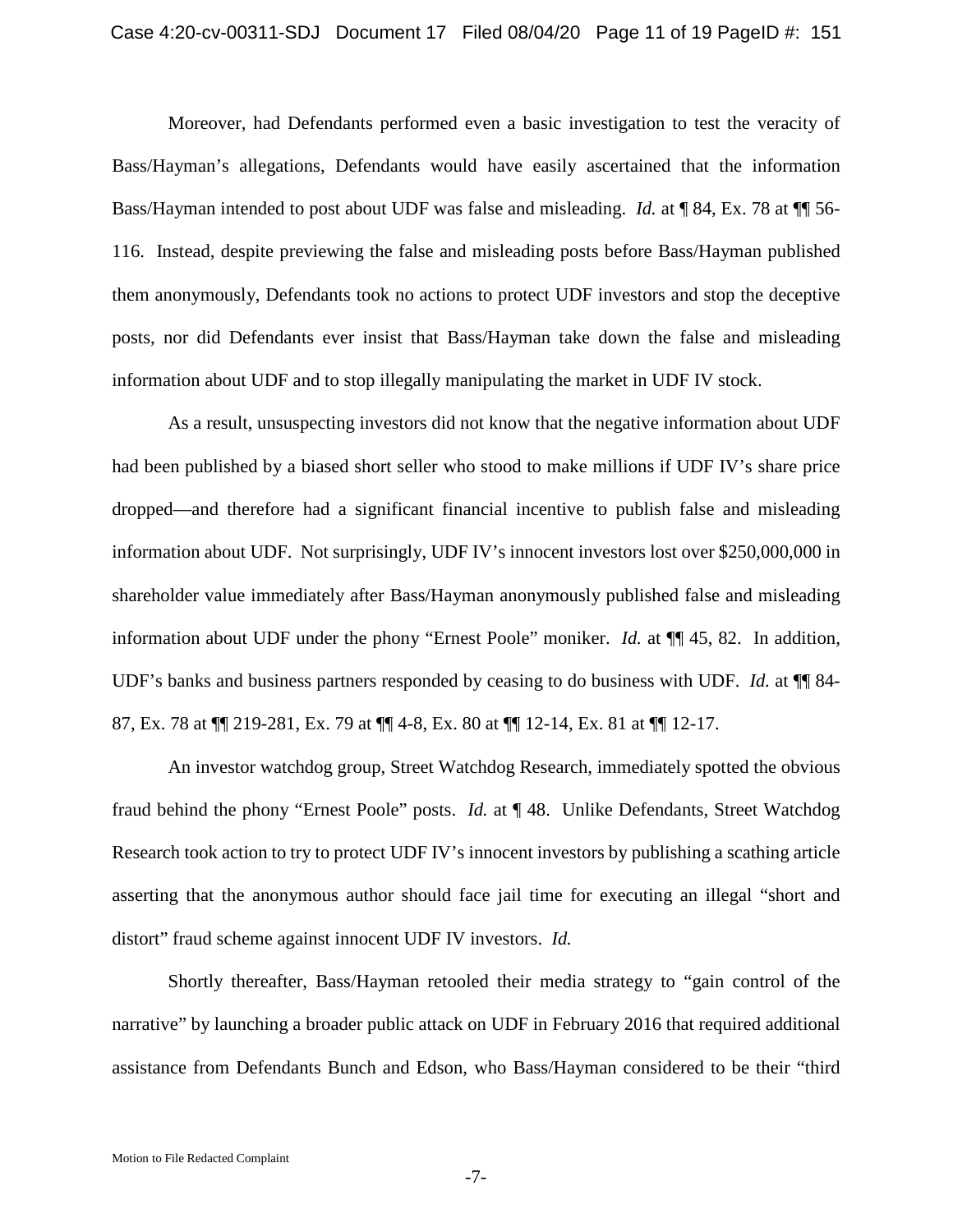party influencers" due to Defendants' ability to use their power to influence a steep decline in UDF IV's share price. *Id.* at ¶ 54. As Bass/Hayman built their new media strategy, Bass/Hayman expressed their criminal intent by affirming that their media strategy must be designed so that it impacts UDF IV's share price. *Id.* at ¶ 56.

#### **4. Defendants Aid and Abet the UDFExposed.com Attack**

In January 2016, Bass/Hayman provided Defendant Edson with pre-publication access to a website Bass/Hayman created to publish another false story about UDF that would drive down UDF's share price even further. Defendants again supported Bass/Hayman's illegal tactics and took no actions to protect unsuspecting UDF investors. *Id.* at ¶¶ 58-59, 61. On or about February 4, 2016, Bass/Hayman launched their *UDFExposed.com* attack, again falsely claiming that UDF operated like a "Ponzi scheme." *Id.* at ¶ 61. During this attack, Bass/Hayman used "paid media" to increase the reach of their false and misleading attack on UDF. *Id.* at ¶ 52, 54, 56-57, 60-61. Bass/Hayman also sent the information to plaintiffs' attorneys to encourage a barrage of lawsuits against UDF. *Id.* at ¶ 63. Bass/Hayman also sent the false and misleading information to FINRA to try to get UDF IV delisted from Nasdaq.<sup>[4](#page-11-0)</sup> *Id.* at ¶ 64. Immediately after Bass/Hayman published this additional false and misleading information about UDF, innocent UDF investors lost another \$150,000,000 in shareholder value. *Id.* at ¶¶ 61, 82.

### **5. Defendants Execute an Unnecessary and Unlawful Search Warrant to Generate a Negative Media Event for UDF**

The close coordination between Bass/Hayman and Defendants continued with the execution of the search warrant described in the Complaint. On February 12, 2016, at the time that Defendants Bunch and Edson presented the search warrant and supporting affidavit to the

Motion to File Redacted Complaint

<span id="page-11-0"></span> <sup>4</sup> The Financial Industry Regulatory Authority Inc. ("FINRA") is a private corporation that acts as a self-regulatory organization for publicly traded companies. FINRA possesses certain enforcement powers, including the power to delist a publicly traded company from a national stock exchange, like Nasdaq.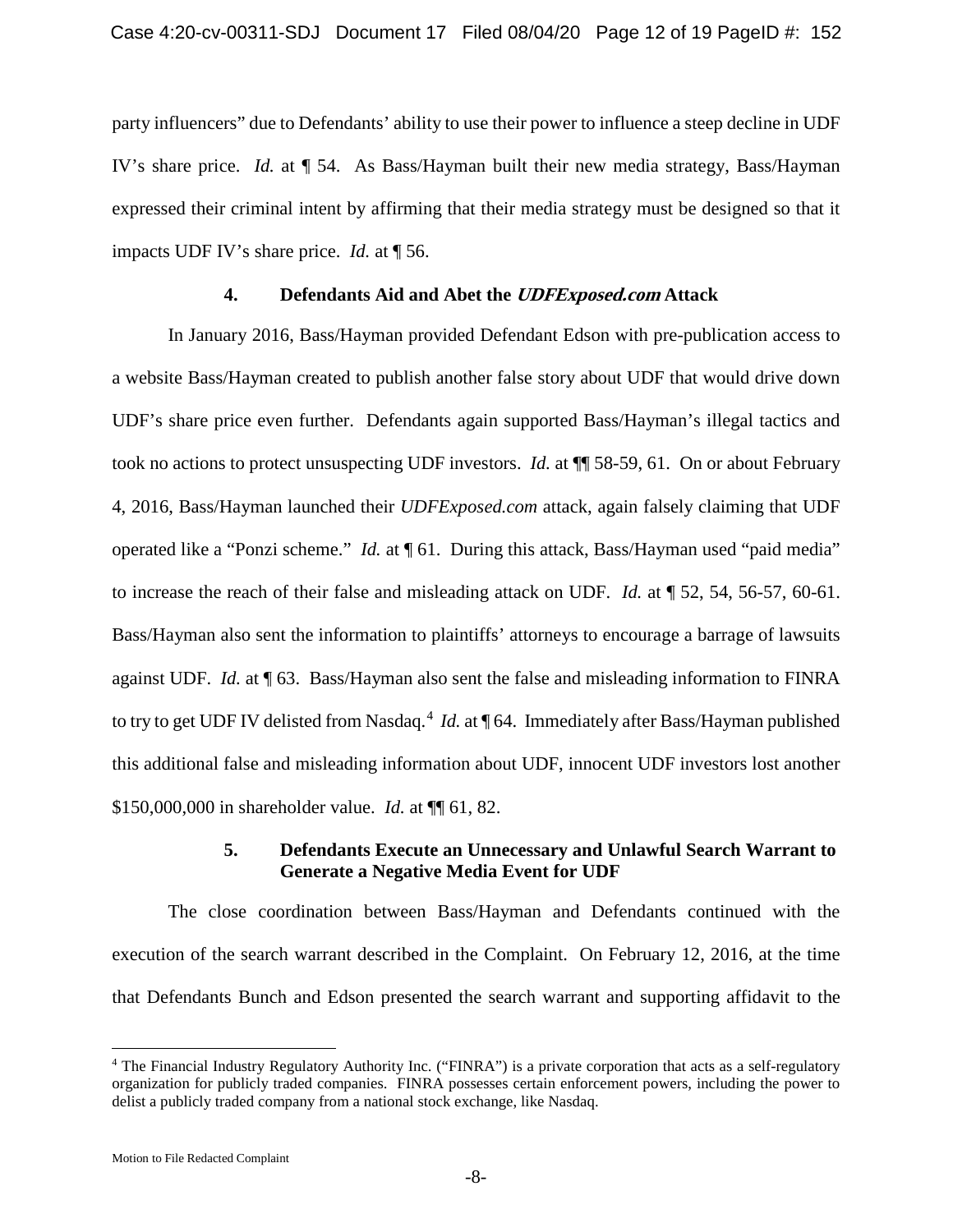Court, they also had the Court seal the search warrant affidavit. The Court authorized a search warrant for UDF's corporate offices in Grapevine, Texas. *Id.* at ¶ 68. Defendants Edson and Bunch made critical misrepresentations and material omissions in the search warrant affidavit to obtain probable cause when probable cause was otherwise lacking in this search warrant. *Id.* at ¶ 65-67. In addition, Defendants knew they did not need to execute a search warrant to obtain the documents at issue because a less intrusive subpoena was sufficient given UDF's ongoing cooperation in providing documents that the government requested from UDF. *Id.* at ¶ 67. Defendant Bunch served subpoenas to two other UDF offices, in Austin, Texas and Boulder, Colorado, at the same time Defendants executed the warrant at UDF's office in Grapevine, Texas thereby underscoring that a subpoena should have been used at the Grapevine location pursuant to DOJ policy. *Id*. at ¶¶ 67-68, 72-73 and Ex. 65.

On February 18, 2016, six days after the warrant was issued, the FBI executed the search of UDF's corporate office with more than 100 armed FBI agents and local news cameras rolling to publicize the event. *Id.* at ¶ 72. Immediately after the raid, innocent investors lost an additional \$129,000,000 in shareholder value, bringing the total loss to approximately \$532,000,000*. Id.* at ¶¶ 72, 82. That same trading day, Nasdaq had to implement a trading halt due to the severity of the downward pressure the negative publicity about the FBI raid imposed on UDF IV's stock price. *Id.* at ¶ 75.

Following all of the damage inflicted on UDF by the anonymous "Ernest Poole" posts, the false and misleading *UDFExposed* attack, and the improper search warrant, Bass/Hayman focused on finishing the job. Bass openly admitted to his team that he wanted to "kill off UDF"—which would allow Bass/Hayman to cash in their short position and collect the illegal profits from their illegal "short and distort" fraud scheme. *Id.* at ¶ 77. (emphasis added). On or about October 17,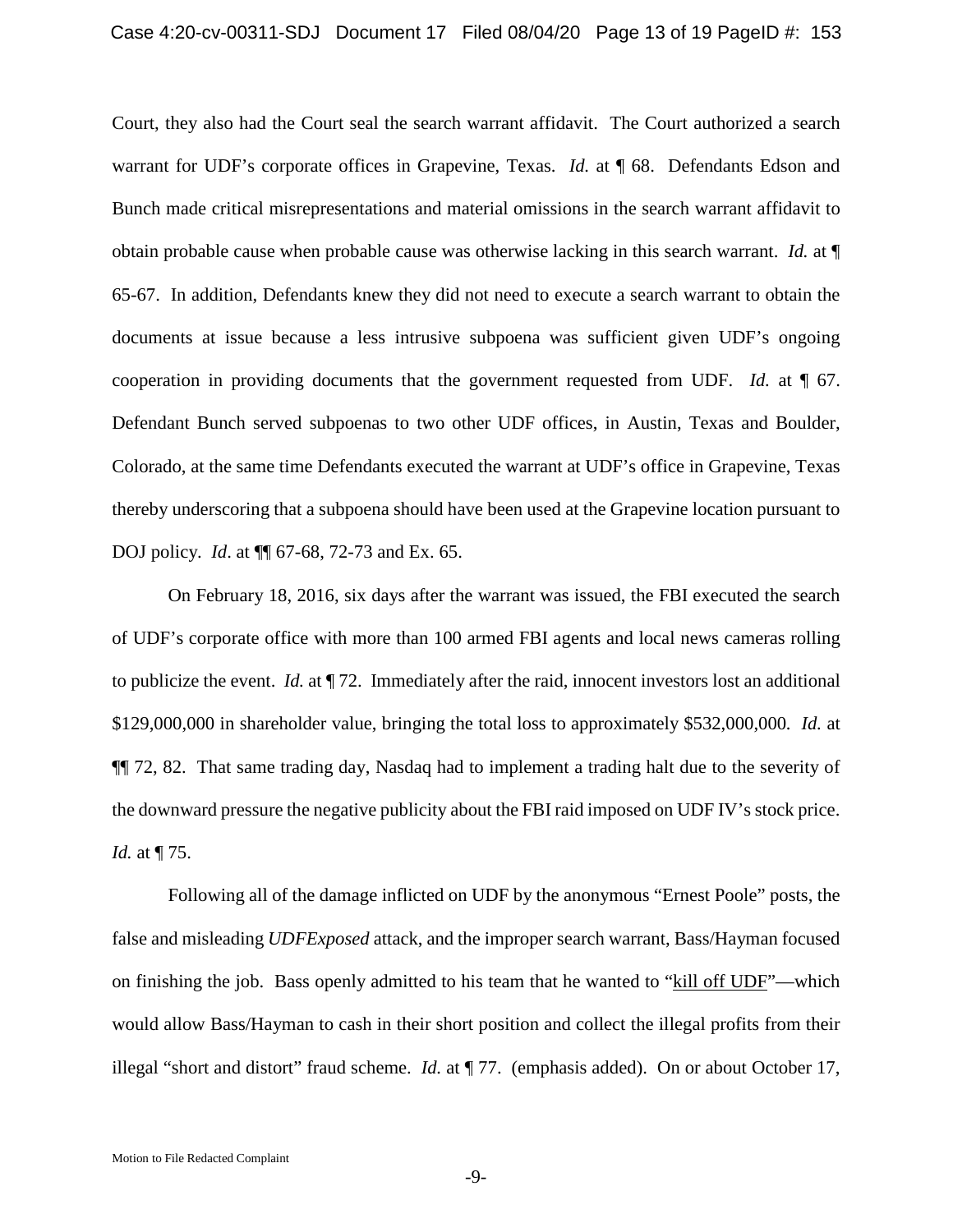2016, UDF was not able to file its financial statements due to the damage inflicted by Bass/Hayman's illegal "short and distort" fraud scheme and interference with UDF's auditor. That meant that Nasdaq would delist UDF IV so that it could begin trading on the Over The Counter (OTC) exchange, which would allow Bass/Hayman to cash out their short position. Recognizing his profits for destroying UDF were almost in his pocket, Bass sent an email to his employees boasting "Damn, it feels good to be a gangsta." *Id.* at ¶ 79. (emphasis added). Two days later, Bass/Hayman liquidated their short position and collected approximately \$60,000,000. *Id.* at ¶ 76, 78.

# **C. UDF Sues Bass/Hayman**

In November 2017, UDF filed a lawsuit in state court against Bass/Hayman, alleging business disparagement, tortious interference with contract, tortious interference with business relationships, and conspiracy. *Id.* at ¶ 10, Ex. 7 at 3, 4, 38, and 39. The trial court, after allowing limited discovery, denied Bass/Hayman's motion to dismiss under the Texas Citizens Participation Act (Anti-SLAPP). Bass/Hayman appealed. The appellate court, after reviewing 2,000 pages of affidavits, evidence, and pleadings issued a detailed 47-page ruling favorable to UDF holding that:

- <span id="page-13-0"></span>• "UDF's pleadings and affidavits explain how and why Hayman's statements about UDF were false and misleading, illustrate why Hayman made the false statements, and chronicle the damages UDF sustained as a direct result of Hayman's false statements;"
- As to the phony "Ernest Poole" posts, UDF established a prima facie case that "Hayman did not want to be identified as the publisher of the posts challenging the legitimacy and legality of UDF's business so that its statements would be more certain to plunge UDF's stock value resulting in huge profit for Hayman, which, in fact, is what happened;" and
- The "prodigious quantity of details and specific fact allegations in UDF's pleadings and affidavits that support a rational inference establishing the challenged elements is much like a restaurant menu with too many offerings—the difficulty lies in choosing which examples, and what level of detail, to include in our opinion."

*Id.* at  $\P$  10, Ex. 7 at 3, 4, 38, and 39.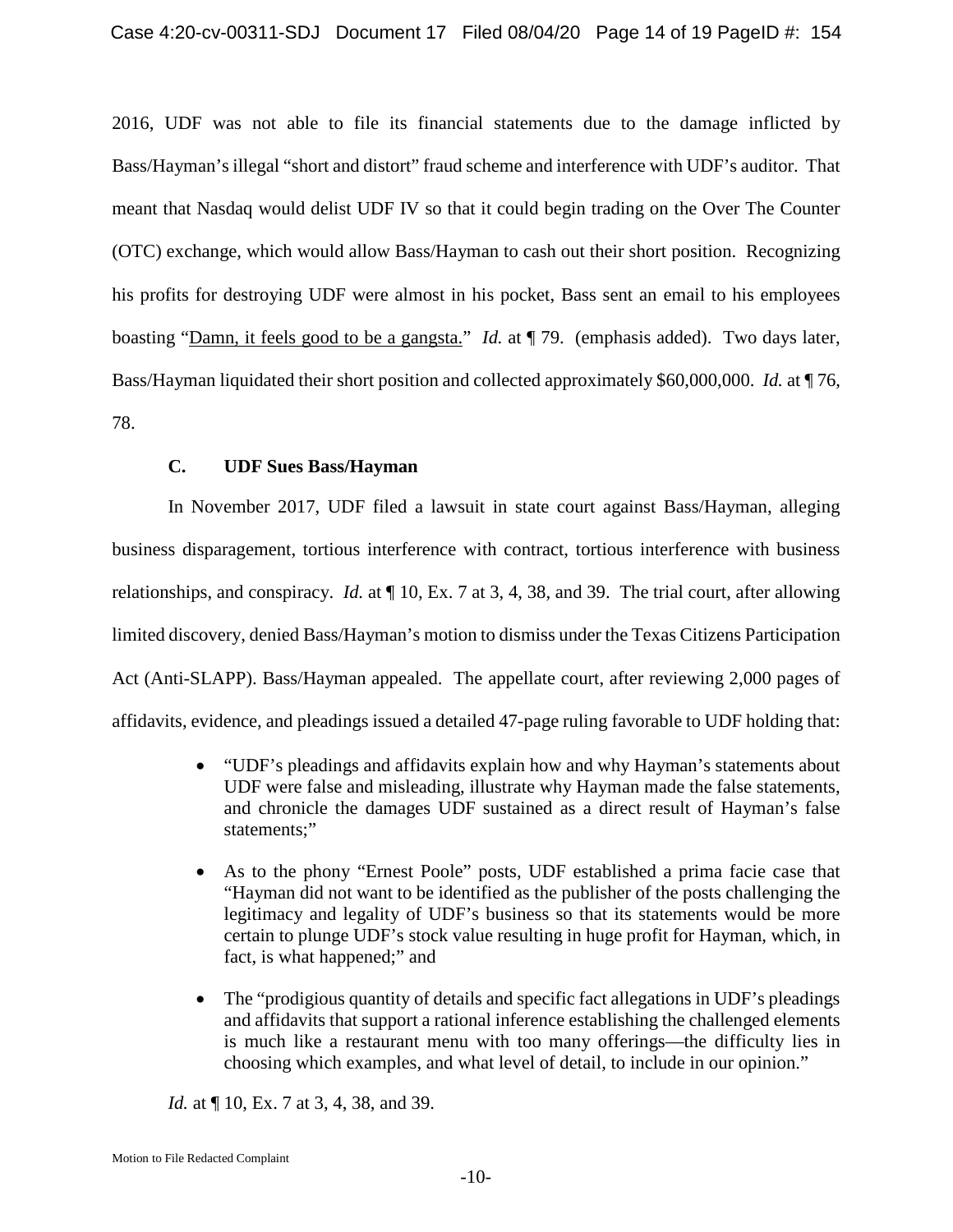#### **III. ARGUMENT**

#### <span id="page-14-4"></span>**A. Public Policy Supports Filing the Redacted Complaint**

As an initial matter, allowing Plaintiffs to file the redacted Complaint and litigate this matter publicly advances the public policy goal of making judicial proceedings open and available to the public. *See Holy Land Found. For Relief & Dev.*, 624 F.3d at 690 (the principle of public access to judicial records furthers not only the interests of the outside public, but also the integrity of the judicial system itself); *Ackal*, 954 F.3d at 224 (the public right to inspect judicial records promotes the trustworthiness of the judicial process, curbs judicial abuses, and provides the public with a better understanding of the judicial process, including its fairness, and serves as check on the integrity of the system).

#### <span id="page-14-3"></span><span id="page-14-1"></span>**B. The Fifth Circuit Presumes That Judicial Records Should be Unsealed**

The public "has a common law right to inspect and copy judicial records." *Van Waeyenberghe*, 990 F.2d at 849. While the right is not absolute, the Fifth Circuit recently reconfirmed that there is *"a presumption of public access to judicial records*." *Ackal*, 954 F.3d at 225 (5th Cir. 2020) (quoting *Van Waeyenberghe*, 990 F.2d at 848). (emphasis added). Thus, a "court must balance the public's common law right of access against the interests favoring nondisclosure" with the presumption weighing on the "[public's] side of the scales." *Id*. (citing *Van Waeyenberghe*, 990 F.2d at 848 and *Belo Broad. Corp. v. Clark*, 654 F.2d 423, 434 (5th Cir. Unit A Aug. 1981)).

#### <span id="page-14-2"></span><span id="page-14-0"></span>**C. Plaintiffs' Complaint Qualifies As a Judicial Record**

Here, it is well-established that a pleading like Plaintiffs' Complaint qualifies as "judicial record." Courts have consistently treated complaints and other pleadings as judicial records for purposes of determining whether the common law right of access applies. *See, IDT Corp. v. eBay*, 709 F.3d 1220, 1222–23 (8th Cir. 2013) (the parties conceded that the antitrust complaint in this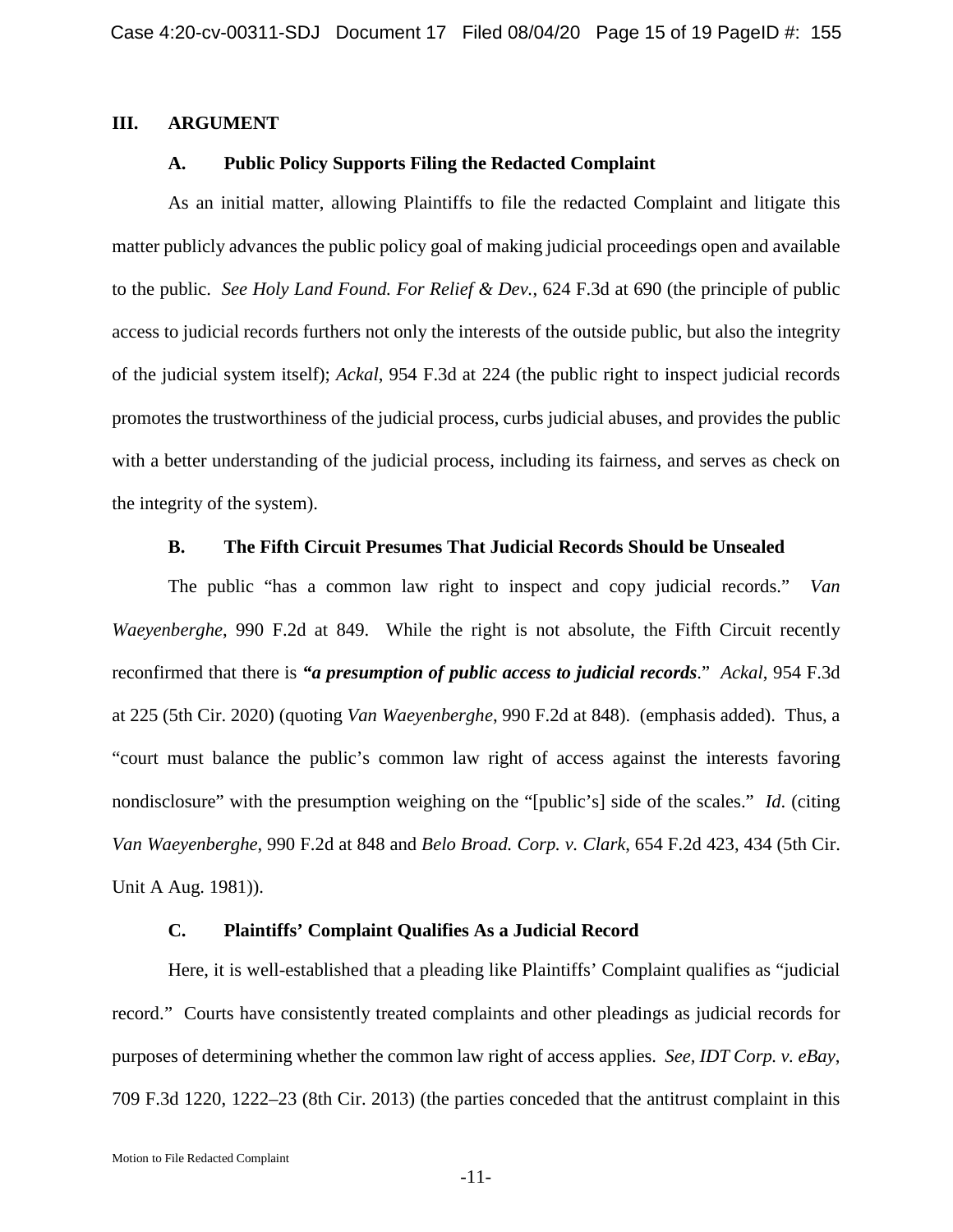<span id="page-15-0"></span>case is a judicial record); *Bernstein v. Bernstein Litowitz Berger & Grossmann LLP*, 814 F.3d 132, 140 (2d Cir. 2016) (pleadings are considered judicial records even when the case is pending before judgment or resolved by settlement); *Mann v. Boatright*, 477 F.3d 1140, 1149 (10th Cir. 2007) (treating complaint as judicial record); *United States v. Martin*, 746 F.2d 964, 968 (3d Cir. 1984) (pleadings treated as judicial records).

### <span id="page-15-3"></span><span id="page-15-2"></span><span id="page-15-1"></span>**D. Plaintiffs Have a Legitimate Need to Litigate this Action Publicly**

As far as additional factors that favor disclosure, the Fifth Circuit has recently confirmed that judicial records should be disclosed in lawsuits that involve allegations against public officials and matters of legitimate public concern. *Ackal*, 954 F.3d at 229, 232-233. Here, like *Ackal*, Plaintiffs brought claims against public law enforcement officials, a federal prosecutor and two FBI agents. The allegations in Plaintiffs' Complaint also involve issues of legitimate public concern. For example, seeking redress for violations of Plaintiffs' constitutional rights represents a legitimate public concern at issue here. In addition, curbing abuse in the justice system is another matter of public concern that is presented in this case. Deterring prosecutors and federal agents, who take an oath to uphold the Constitution, from violating the constitutional rights of citizens represents another legitimate public concern at issue here. Moreover, Plaintiff UDF IV's innocent investors, who lost over \$530 million as a result of Defendants' actions related to the illegal short and distort fraud scheme, have a legitimate right to see this action litigated publicly.

### **E. Defendants Cannot Identify Any Legitimate Interest to Oppose Filing the Redacted Complaint Publicly**

To overcome the Fifth Circuit's presumption that the Redacted Complaint should be filed publicly, Defendants must show some overriding interest favoring nondisclosure. Here, Defendants have no legitimate basis to oppose the filing of the redacted Complaint.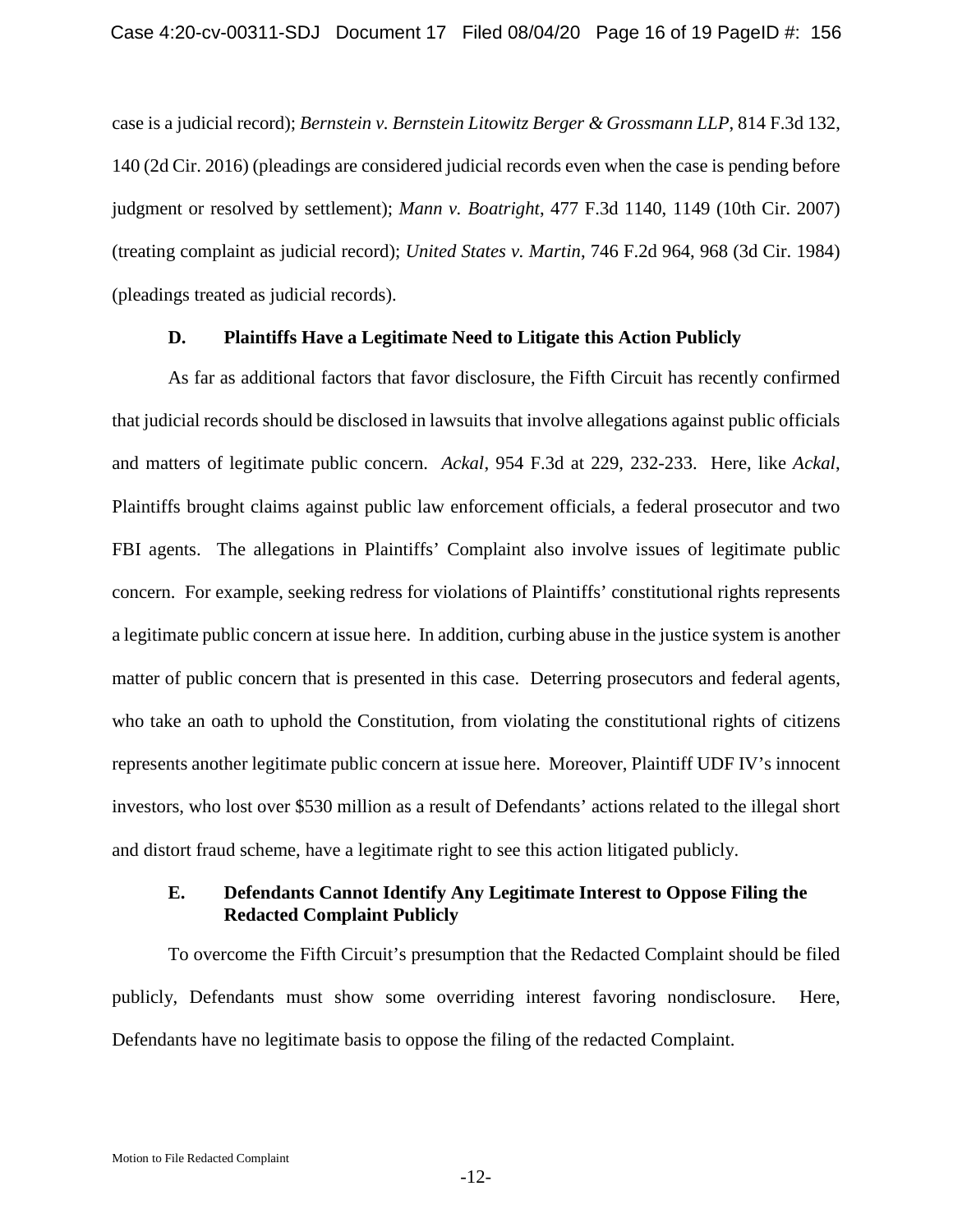<span id="page-16-0"></span>First, Defendants cannot assert that the redacted Complaint must remain sealed because they are concerned that disclosing that information to the public might potentially expose them to additional litigation or liability. The Fifth Circuit has expressly rejected that argument. *Ackal,* 954 F.3d at 230 (finding that the possible exposure to additional liability or litigation that law enforcement officials might encounter due to the unsealing of judicial records is not recognized as a factor that a court should consider as a basis to keep judicial records under seal). (emphasis added).

<span id="page-16-1"></span>Second, Defendants may express concern that the media may print stories about this lawsuit if the public obtains access to the redacted Complaint. The Fifth Circuit, quoting the Supreme Court, has expressly rejected this argument because media scrutiny on law enforcement is a positive, not a negative. *See Ackal*, 954 F.3d at 231 (quoting *Sheppard v. Maxwell*, 384 U.S. 333, 350 (1966)) ("the press does not simply publish information about trials but guards against the miscarriage of justice by subjecting the police, prosecutors, and judicial processes to extensive public scrutiny and criticism.").

Third, Defendants may assert that the allegations of the redacted Complaint cannot be made public unless and until the government concludes its underlying criminal investigation. That position makes no sense. Under that line of reasoning, the public would never have access to litigation brought by victims who had their constitutional rights violated by law enforcement officials—law enforcement would merely have to assert that they were continuing to investigate the victim. Opposing counsel has not offered any legal support for this position.

#### **IV. CONCLUSION**

In sum, Defendants cannot identify any legitimate basis to oppose the public filing of the redacted Complaint. By contrast, the Fifth Circuit's presumption in favor of the common law right of access, as well as the fact that this litigation involves claims against law enforcement officials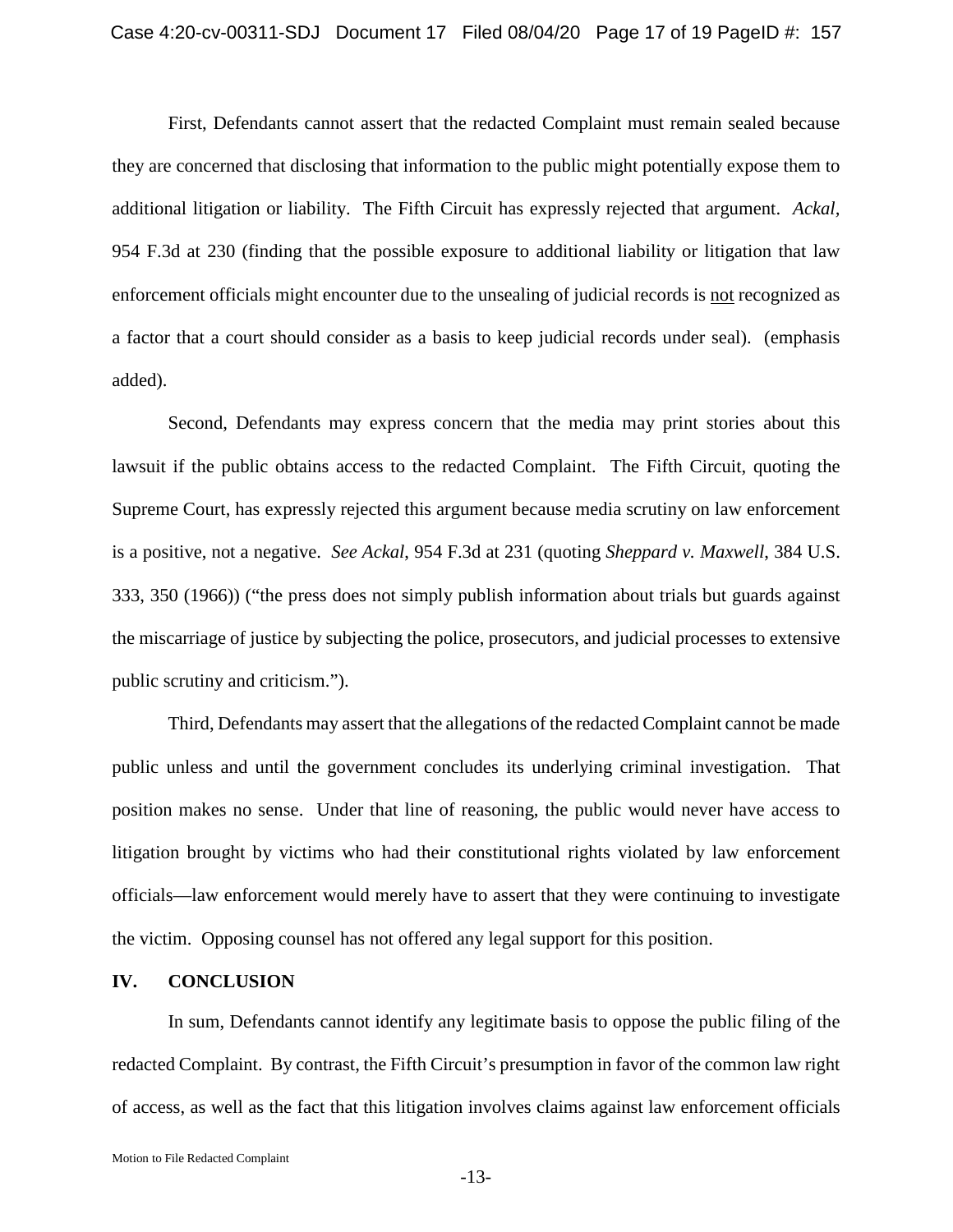and relates to issues of legitimate public concern, demonstrates that Plaintiffs' motion should be granted. As a result, Plaintiffs' respectfully request that this Court grant Plaintiffs' motion and publicly file the redacted copy of Plaintiffs' Complaint which is being filed contemporaneously with this motion.

Dated: August 4, 2020

Respectfully submitted,

By: */s/Stewart H. Thomas* 

Stewart H. Thomas Texas Bar No. 19868950 E-Mail: sthomas@hplawdallas.com Elizabeth Fitch Texas Bar No. 24075777 E-Mail: efitch@hplawdallas.com **HALLETT & PERRIN** 1445 Ross Avenue, Suite 2400 Dallas, Texas 75202 Tel. No. (214) 953-0053 Fax No. (214) 922-4142

Counsel for Plaintiffs

By: */s/ Neal Stephens* 

Neal J. Stephens, Esq. (*pro hac vice pending)*  California Bar No. 152071 **JONES DAY** 1755 Embarcadero Road Palo Alto, CA 94303 Telephone: (650) 739-3939 Facsimile: (650) 739-3900 E-Mail: [nstephens@jonesday.com](mailto:nstephens@jonesday.com) Counsel for Plaintiff Cara D. Obert

By: */s/ Paul Pelletier*

Paul E. Pelletier, Esq. (*pro hac vice pending)* District of Columbia Bar No. 997145 3500 Morningside Drive Fairfax, VA 22031 Telephone: (202) 617-9151